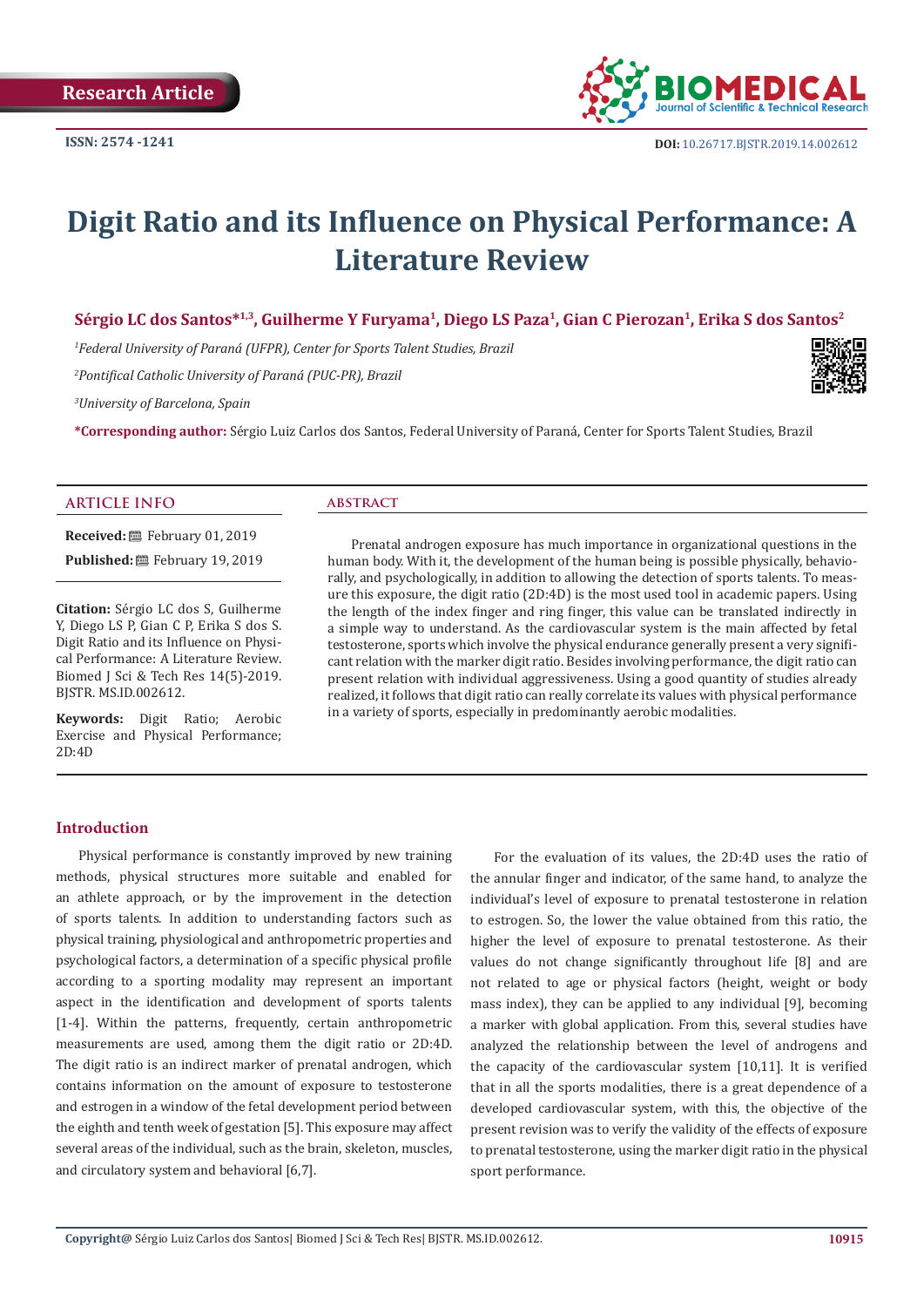#### **Methods**

To perform this literature review, two electronic databases were consulted: PubMed and ScienceDirect. There were no language delimitations or date of publication. The main keyword used to conduct the search was digit ratio with Boolean operator AND and the secondary words: running, endurance, speed, sprint, aerobic and agility. To limit the acquisition of too much material that would not address the theme, the fields where the descriptors appeared were limited in: title, abstract or keywords. The search resulted in 22 articles (5 on the Science Direct database and 18 on the PubMed database). Three studies were excluded because used in their sample animals and not humans, and one was excluded because the study that did not address physical performance issues. Therefore, for the formulation of this review, 18 original articles were used.

## **Results**

#### **Pre-Natal Androgen and Their Modifications**

Great levels of fetal androgens, especially testosterone, promote the development and maintenance of various capacities, such as resistance, rhythm, velocity, better visuospatial abilities [12], muscular hypertrophy [13], increased strength [14,15], decrease in fat body mass, increase in hematocrit, reduced reaction times [16], preparedness for engaging in stressful situations and sports [17] and especially the promotion of an efficient cardiovascular system [10,11].

According to Manning et al. [18], this is due to adjustments made by exposure to prenatal androgen, in characteristics that influence physical resistance and the aerobic component, such as running resistance, running economy, increased maximal oxygen uptake (VO2max) and improved vascular components [19,20].

On the other hand, valences that do not involve resistance are not so well covered by prenatal testosterone exposure, such as strength or potency [21]. The digit ratio was able to explain variations of 2% in speed sprints [21] and even 10% in sports that require a combination of strength and aerobic capacity [17]. These values are still too small compared to the 25 to 30% variation in the performance of medium- and long-distance athletes [18,22]. The analysis of the digit ratio can also be related to changes observed in behavioral scope. Decreased values of 2D:4D may cause changes that influence performance, such as increased confidence [23], aggressiveness [24,25], competitiveness [26] and dominance [27].

A model proposed by Geschwind & Galaburda [28] also suggests that prenatal testosterone tends to slow the development of certain areas of the left hemisphere of the brain, while favoring the right. As men generally have higher levels of testosterone, brain maturation eventually favors right hemisphere skills [29]. This pattern of neurological development may be advantageous for physical activities by predisposing and stimulating the athletic ability of the individuals [30].

#### **Relationship with Aggressively**

In addition to influencing organizational situations previously mentioned, the digit ratio presents concrete evidence of its mediation in the sensitivity to the testosterone itself throughout the life cycle of the individual [31]. Despite presenting a relationship with the sensitivity and stimulation of the hormone, there is no evidence for a strong association between 2D:4D and circulating testosterone levels. In the Manning et al. [32] study, a correlation was found between this level, however, subsequent reviews with larger samples concluded that the association was weak or null [22,33].

Hill et al. [34] and Kilduff et al. [31] showed that left-right digit ratio values were shown to be a marker for the increase of free testosterone levels in challenging conditions (physical, aggressive or sexual), where the lowest values had higher levels of free testosterone. So, if the hormone is increased in stressful situations and 2D:4D is a predictor of sports performance, and then it can also predict this "activation" of testosterone during physical and aggressive situations [35]. It is assumed that these testosterone peaks can be reserved for relevant situations, including sports competitions [27,36], aggressive and sexual confrontations [37,38]. Increases in free testosterone levels may occur immediately before or during physical challenges such as football matches [27], tennis [39] and judo competitions [40].

#### **Other Variables Associated with Digit Ratio**

Manning & Taylor [17] obtained fantastic results for the solidification of the digit ratio as a predictor of physical performance. In a study with 304 professional soccer players active or retired at various levels (international, first, second and third leagues, starter, reserves and juniors) several considerations were made: (I) professional players obtained lower values of 2D:4D than control groups that reflected the population mean; (II) titular players have lower digit ratio values compared to reserves and juniors; (III) players of international level had lower value of digit ratio when compared to players who did not reach that level; (IV) in professionals of international level who have already finished their careers, lower value of difference right-left (Dr-l) was associated with larger numbers of international apparitions; (V) there was a general increase in 2D:4D values starting from international players towards the less disputed leagues.

Several researches show that athletes of different sports modalities have lower values of digit ratio when compared to the general population. In a study by Moffit & Swanik [6], football and gymnastics athletes showed these results with high levels of significance  $(p = 0.000$  and  $p = 0.001$ , respectively). Kabbadi players (similar to rugby) also have a lower value of 2D:4D compared to the control group (population in general, non-athlete) [41]. The same situation was observed in women, where amateur athletes have lower values of 2D:4D compared to women not engaged in sports [42].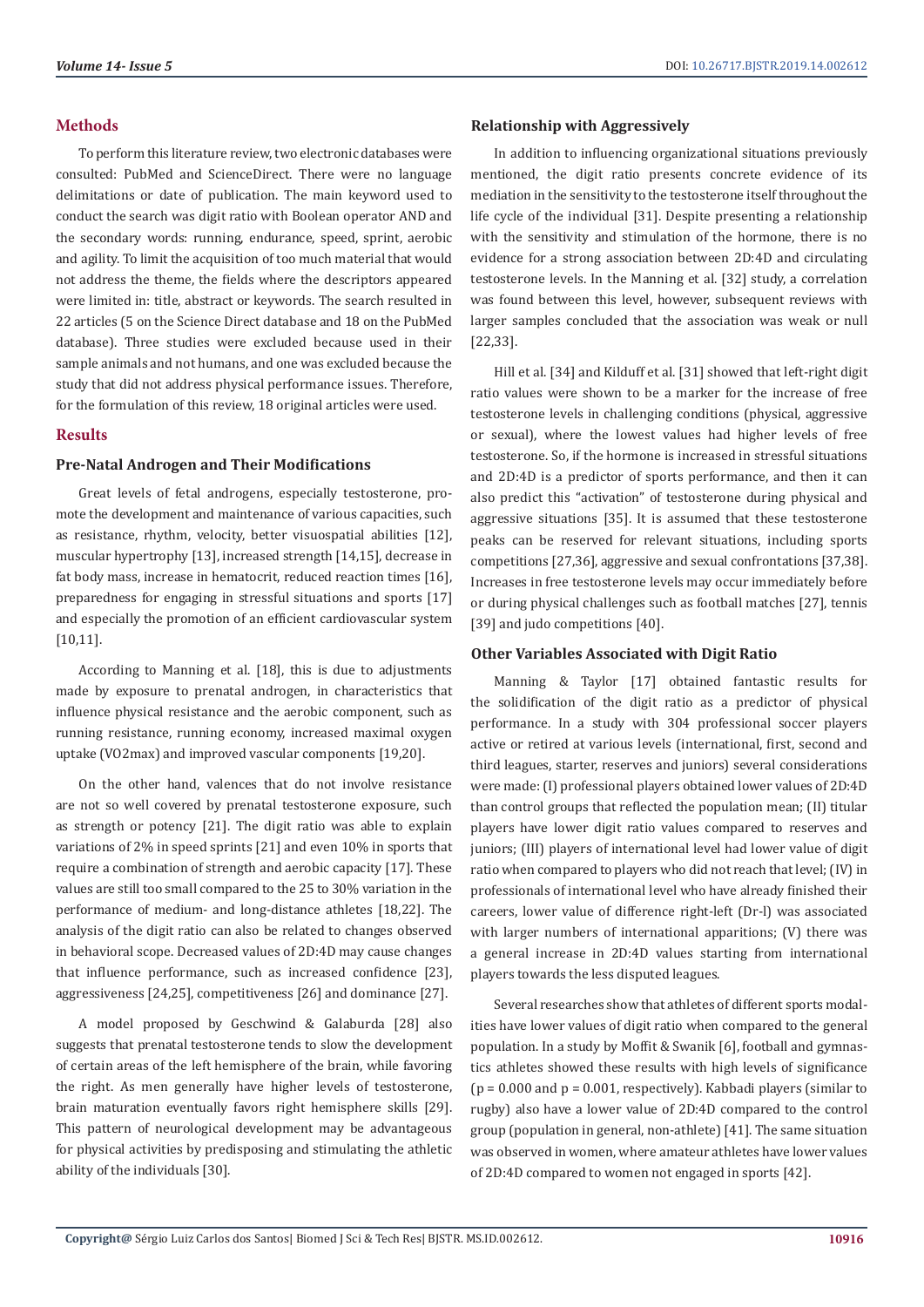Manning [43] found in a sample of 71 men athletes, from English clubs, who regularly trained and competed in the 800m and 1500m athletics modalities, a significant positive correlation between 2D:4DR (right hand) and 2D:4DL (left hand) with the times of the last three events performed by the individuals. In cross-country winter races, 117 men were evaluated (97 individuals for 800m and 67 for 1500m) in Manning et al. [44] studies. It was observed that the best times reported by the participants were significantly correlated with the values of 2D:4DR (right hand). Furthermore, in the 800-meter sample, the values were independent of the age factor and significant when compared to Dr-l.

Kociuba et al. [45] compared military and civilian career students. In the males, no difference was observed in the 2D:4D values between the two groups, but with the female sample, a clear and significant difference was observed, where the values of the right hand (p<0.001) and left hand (p<0.01) digit ratio was lower in the military group when compared to the civilian group. It is believed that women with higher physical abilities, higher levels of confidence and motivation may be more likely to choose challenging jobs, such as a military course. After military recruitment, selected students tend to present masculinized aspects more often, since the requirement for intense exercises becomes much greater over time [45]. In a sample of half-marathon runners, significant correlations were found between the 2D:4D values and the final race time in both men and women. Even with both significant values, the male sex ratio was stronger than that of the female sex [46].

The findings of Bescós et al. [9] show that the Dr-l digit ratio was associated with better current and past ranking positions, regardless of training intensity and years of fencing experience. Differences were found in that sport modalities: men who participated in the most aggressive modality - saber - had lower values of digit ratio when compared to the other two modalities - foil and sword. In the same study, it was also identified that left-handed athletes obtained lower values of digit ratio and also had better current and past rankings in the world ranking. The ethnicity, height, weight and years of international experience were considered in the research, guaranteeing higher levels of reliability.

In a study by Hill et al. [34] boys who have lower values of Dr-l reached higher levels of maximum oxygen consumption (VO2max), maximum oxygen consumption rate (vVO2max), and maximum lactate concentration (LAmax) than boys who have higher values of 2D:4D right-left. Age did not affect the results obtained. Tamiya et al. [47] found a negative correlation between the digit ratio value and percentage of victories and ranking in sumo wrestlers, suggesting that the higher level of prenatal testosterone may have positively influenced athletic progress in the modality. Even with weight and height control of the athletes, values continued to be associated with 2D:4D, showing that body mass had no significant effect on sumo performance as the digit ratio.

Although indications that the digit ratio affects more endurance sports, Manning & Hill [21] found satisfactory results in a sample of boys, where a positive correlation was observed between times of the sprints of 50 meters with 2D:4D values of the right hand. The performance was lower in athletes with higher values of digit ratio, and without influence of age, body mass index and maturation index, the correlation continued with significant values.

### **Conclusion**

The present review shows the different approaches that the digit ratio can provide to the field of physical performance. Several methods analyzes and results can be achieved using 2D:4D. The studies presented above show that there is a relation between the athletic capacity of the individuals with their respective modalities, and a great part of the studies ends up reaching significant levels. When this value is not obtained, a trend is shown at least, showing the potential of 2D:4D in the scientific field. Even using a relatively low amount of articles, it can be concluded that the digit ratio or 2D:4D, is an important marker for predicting physical performance in some modalities. Longitudinal studies are needed to see if this question can be approached from sports initiation as a child, and whether these values actually confirm with the individual maturation.

#### **References**

- 1. Böhme MTS (2010) Treinamento a longo prazo e o processo de detecção, seleção e promoção de talentos esportivos. Revista Brasileira de Ciências do Esporte 21: 2.
- 2. [Brum PC, Forjaz CDM, Tinucci T, Negrão CE \(2004\) Adaptações agudas](https://www.portaleducacao.com.br/conteudo/artigos/esporte/adaptacoes-agudas-e-cronicas-doexercicio-fisico-no-sistema-cardiovascular/8097) [e crônicas do exercício físico no sistema cardiovascular. Revista Paulista](https://www.portaleducacao.com.br/conteudo/artigos/esporte/adaptacoes-agudas-e-cronicas-doexercicio-fisico-no-sistema-cardiovascular/8097) [de Educação Física 18\(1\): 21-31.](https://www.portaleducacao.com.br/conteudo/artigos/esporte/adaptacoes-agudas-e-cronicas-doexercicio-fisico-no-sistema-cardiovascular/8097)
- 3. Hebbelinck M (1989) Identificação e desenvolvimento de talentos no esporte: relatos cineantropométricos. Revista Brasileira de Ciência e Movimento 4(1): 46-62.
- 4. [Loures DL, Sant'anna I, Baldotto CSDR, Sousa EBD, Nóbrega ACLD](http://www.scielo.br/scielo.php?script=sci_arttext&pid=S0066-782X2002000500012) [\(2002\) Estresse mental e sistema cardiovascular. Arquivos Brasileiros](http://www.scielo.br/scielo.php?script=sci_arttext&pid=S0066-782X2002000500012) [de Cardiologia 78\(5\): 525-530.](http://www.scielo.br/scielo.php?script=sci_arttext&pid=S0066-782X2002000500012)
- 5. [Malas MA, Dogan S, Evcil EH, Desdicioglu K \(2006\) Fetal development](https://www.ncbi.nlm.nih.gov/pubmed/16473482) [of the hand, digits and digit ratio \(2D:4D\). Early Human Development](https://www.ncbi.nlm.nih.gov/pubmed/16473482) [82\(7\): 469-475.](https://www.ncbi.nlm.nih.gov/pubmed/16473482)
- 6. [Moffit DM, Swanik CB \(2011\) The association between athleticism,](https://www.ncbi.nlm.nih.gov/pubmed/20733526) [prenatal testosterone, and finger length. Journal of Strength and](https://www.ncbi.nlm.nih.gov/pubmed/20733526) [Conditioning Research 25\(4\): 1085-1088.](https://www.ncbi.nlm.nih.gov/pubmed/20733526)
- 7. [Zheng Z, Cohn MJ \(2011\) Developmental basis of sexually dimorphic](https://www.pnas.org/content/108/39/16289) [digit ratios. Proceedings of the National Academy of Sciences 108\(39\):](https://www.pnas.org/content/108/39/16289) [16289-16294.](https://www.pnas.org/content/108/39/16289)
- 8. [McIntyre MH, Ellison PT, Lieberman DE, Demerath E, Towne B \(2005\)](https://www.ncbi.nlm.nih.gov/pmc/articles/PMC1559827/) [The development of sex differences in digital formula from infancy in](https://www.ncbi.nlm.nih.gov/pmc/articles/PMC1559827/) [the Fels Longitudinal study. Proceedings of the Royal Society of London](https://www.ncbi.nlm.nih.gov/pmc/articles/PMC1559827/) [B 272\(1571\): 1473-1479.](https://www.ncbi.nlm.nih.gov/pmc/articles/PMC1559827/)
- 9. [Bescós R, Esteve M, Porta J, Mateu M, Irurtia A, et al. \(2009\) Prenatal](https://www.ncbi.nlm.nih.gov/pubmed/19308788) [programming of sporting success: associations of digit ratio \(2D:4D\), a](https://www.ncbi.nlm.nih.gov/pubmed/19308788) [putative marker for prenatal androgen action, with world rankings in](https://www.ncbi.nlm.nih.gov/pubmed/19308788) [female fencers. Journal of Sports Sciences 27\(6\): 625-632.](https://www.ncbi.nlm.nih.gov/pubmed/19308788)
- 10. Manning IT, Bundred PE (2000) The ratio of  $2<sup>nd</sup>$  to  $4<sup>th</sup>$  digit length: a new [predictor of disease predisposition? Medical Hypotheses 54\(5\): 855-](https://www.ncbi.nlm.nih.gov/pubmed/10859702) [857.](https://www.ncbi.nlm.nih.gov/pubmed/10859702)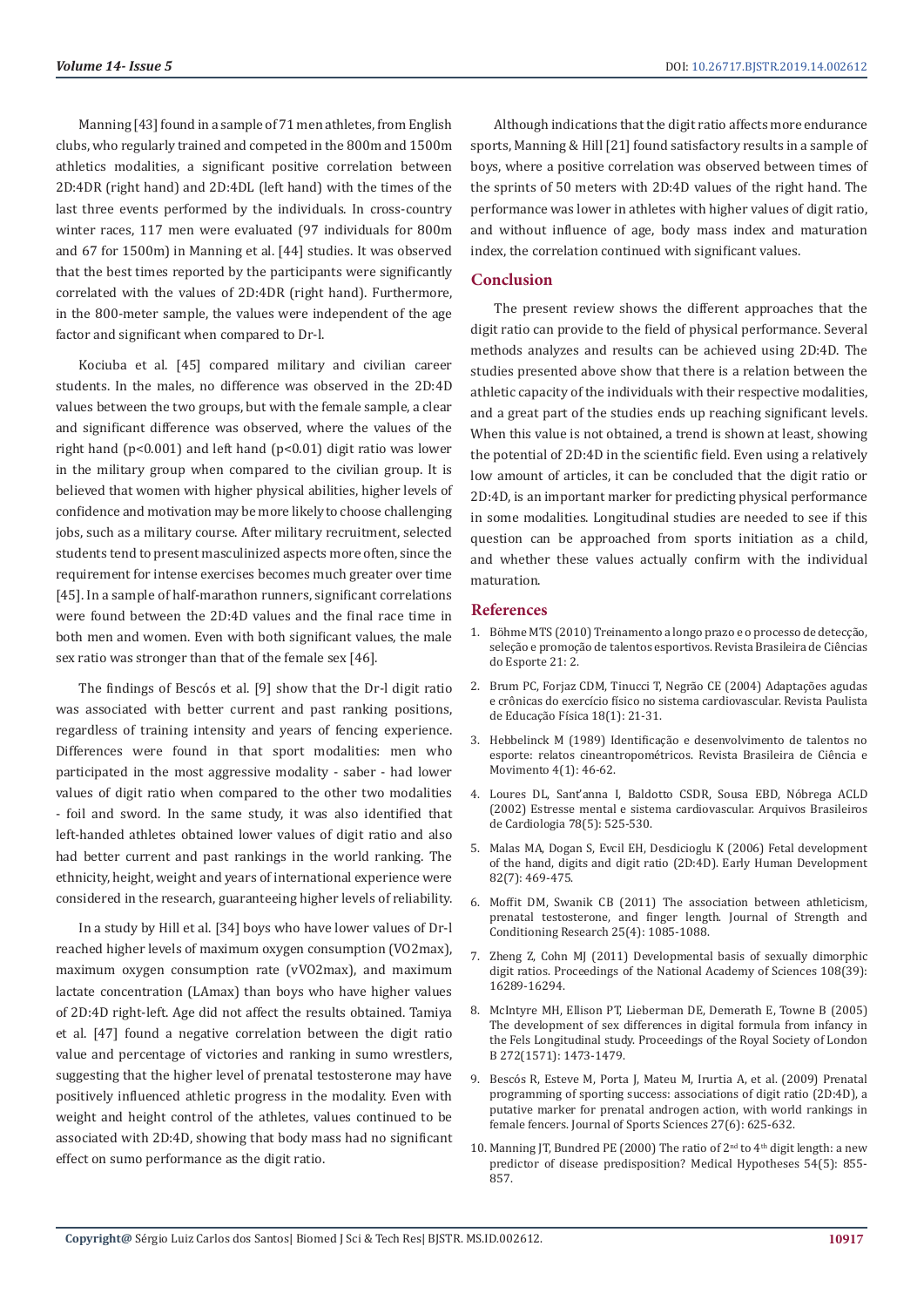- 11. [Pokrywka L, Rachon D, Suchecka-Rachon K, Bitel L \(2005\) The second to](https://onlinelibrary.wiley.com/doi/abs/10.1002/ajhb.20449)  [fourth digit ratio in elite and non-elite female athletes. American Journal](https://onlinelibrary.wiley.com/doi/abs/10.1002/ajhb.20449)  [of Human Biology 17\(6\): 796-800.](https://onlinelibrary.wiley.com/doi/abs/10.1002/ajhb.20449)
- 12. [Puts DA, McDaniel MA, Jordan CL, Breedlove SM \(2008\) Spatial](https://www.ncbi.nlm.nih.gov/pmc/articles/PMC2883918/)  [ability and prenatal androgens: meta-analyses of congenital adrenal](https://www.ncbi.nlm.nih.gov/pmc/articles/PMC2883918/)  [hyperplasia and digit ratio \(2D:4D\) studies. Archives of Sexual Behavior](https://www.ncbi.nlm.nih.gov/pmc/articles/PMC2883918/)  [37\(1\): 100-111.](https://www.ncbi.nlm.nih.gov/pmc/articles/PMC2883918/)
- 13. [Sinha-Hikim I, Taylor WE, Gonzalez-Cadavid NF, Zheng W, Bhasin S](https://www.ncbi.nlm.nih.gov/pubmed/15472231)  [\(2004\) Androgen receptor in human skeletal muscle and cultured](https://www.ncbi.nlm.nih.gov/pubmed/15472231)  [muscle satellite cells: Upregulation by androgen treatment. Journal of](https://www.ncbi.nlm.nih.gov/pubmed/15472231)  [Clinical Endocrinology and Metabolism 89\(10\): 5245-5255.](https://www.ncbi.nlm.nih.gov/pubmed/15472231)
- 14. [Bhasin S, Woodhouse L, Storer TW \(2011\) Proof of the effect of](https://www.ncbi.nlm.nih.gov/pubmed/11431134)  [testosterone on skeletal muscle. Journal of Endocrinology 170\(1\): 27-](https://www.ncbi.nlm.nih.gov/pubmed/11431134) [38.](https://www.ncbi.nlm.nih.gov/pubmed/11431134)
- 15. [Herbst KL, Bhasin S \(2004\) Testosterone action on skeletal muscle.](https://www.ncbi.nlm.nih.gov/pubmed/15075918)  [Current Opinion in Clinical Nutrition and Metabolism Care 7\(3\): 271-](https://www.ncbi.nlm.nih.gov/pubmed/15075918) [277.](https://www.ncbi.nlm.nih.gov/pubmed/15075918)
- 16. [Salminen E, Portin R, Koskinen A, Helenius H, Nurmi M \(2004\)](https://www.ncbi.nlm.nih.gov/pubmed/15569988)  [Associations between serum testosterone fall and cognitive function in](https://www.ncbi.nlm.nih.gov/pubmed/15569988)  [prostate cancer patients. Clinical Cancer Research 10\(22\): 7575-7582.](https://www.ncbi.nlm.nih.gov/pubmed/15569988)
- 17. Manning JT, Taylor RP (2001)  $2<sup>nd</sup>$  to  $4<sup>th</sup>$  digit ratio and male ability in [sport: Implications for sexual selection in humans. Evolution and Human](https://www.ncbi.nlm.nih.gov/pubmed/11182575)  [Behavior 22\(1\): 61-69.](https://www.ncbi.nlm.nih.gov/pubmed/11182575)
- 18. [Manning JT, Morris L, Caswell N \(2007\) Endurance running and digit](https://www.ncbi.nlm.nih.gov/pubmed/17420996)  [ratio \(2D:4D\): implications for fetal testosterone effects on running](https://www.ncbi.nlm.nih.gov/pubmed/17420996)  [speed and vascular health. American Journal of Human Biology 19\(3\):](https://www.ncbi.nlm.nih.gov/pubmed/17420996)  [416-421.](https://www.ncbi.nlm.nih.gov/pubmed/17420996)
- 19. [Daniels J, Daniels N \(1992\) Running economy of elite and non-elite](https://www.ncbi.nlm.nih.gov/pubmed/1560747)  [female runners. Medicine and Science in Sports and Exercise 24\(4\):](https://www.ncbi.nlm.nih.gov/pubmed/1560747)  [483-489.](https://www.ncbi.nlm.nih.gov/pubmed/1560747)
- 20. [Helgerud J, Ingjer F, Stromme SB \(1990\) Sex differences in performance](https://www.ncbi.nlm.nih.gov/pubmed/2079063)[matched marathon runners. European Journal of Applied Physiology](https://www.ncbi.nlm.nih.gov/pubmed/2079063)  [61\(5-6\): 433-439.](https://www.ncbi.nlm.nih.gov/pubmed/2079063)
- 21. [Manning JT, Hill MR \(2009\) Digit ratio \(2D:4D\) and sprinting speed in](https://www.ncbi.nlm.nih.gov/pubmed/19107924)  [boys. American Journal of Human Biology 21: 210-213.](https://www.ncbi.nlm.nih.gov/pubmed/19107924)
- 22. [Honekopp J, Schuster M \(2010\) A meta-analysis on 2D:4D and athletic](https://psycnet.apa.org/record/2009-18934-001)  [prowess: Substantial relationships but neither hand out-predicts the](https://psycnet.apa.org/record/2009-18934-001)  [other. Personality and Individual Differences 48\(1\): 4-10.](https://psycnet.apa.org/record/2009-18934-001)
- 23. [Boissy A, Bouissou MF \(1994\) Effects of androgen treatment on](https://www.ncbi.nlm.nih.gov/pubmed/8034283)  [behavioral and physiological responses of heifers to fear-eliciting](https://www.ncbi.nlm.nih.gov/pubmed/8034283)  [situations. Hormones and Behavior 28\(1\): 66-83.](https://www.ncbi.nlm.nih.gov/pubmed/8034283)
- 24. [Benderlioglu Z, Nelson RJ \(2004\) Digit length ratios predict reactive](https://www.ncbi.nlm.nih.gov/pubmed/15555497)  [aggression in women, but not in men. Hormones and Behavior 46\(5\):](https://www.ncbi.nlm.nih.gov/pubmed/15555497)  [558-564.](https://www.ncbi.nlm.nih.gov/pubmed/15555497)
- 25. [Wilson GD \(1983\) Finger-length as an index of assertiveness in women.](https://www.sciencedirect.com/science/article/pii/0191886983900612)  [Personality and Individual Differences 4\(1\): 111-112.](https://www.sciencedirect.com/science/article/pii/0191886983900612)
- 26. [Hampson E, Ellis CL, Tenk CM \(2008\) On the relation between 2D:4D](https://psycnet.apa.org/record/2008-04450-014)  [and sex-dimorphic personality traits. Archives of Sexual Behavior 37\(1\):](https://psycnet.apa.org/record/2008-04450-014)  [133-144.](https://psycnet.apa.org/record/2008-04450-014)
- 27. [Neave N, Wolfson S \(2003\) Testosterone, territoriality and the 'home](https://www.ncbi.nlm.nih.gov/pubmed/12576125)  [advantage'. Physiology and Behaviour 78\(2\): 269-275.](https://www.ncbi.nlm.nih.gov/pubmed/12576125)
- 28. [Geschwind N, Galaburda AM \(1985\) Cerebral lateralization. Biological](https://www.ncbi.nlm.nih.gov/pubmed/3994562)  [mechanisms, association, and pathology: A hypothesis and a program](https://www.ncbi.nlm.nih.gov/pubmed/3994562)  [for research. Archives of Neurology 43\(5\): 428-654.](https://www.ncbi.nlm.nih.gov/pubmed/3994562)
- 29. [Saladin KS \(2004\) Anatomy & Physiology: The Unity of Form and](https://trove.nla.gov.au/work/6559252?q&sort=holdings+desc&_=1550136727718&versionId=46529810+244193883)  Function (3rd [edn.\), NY: McGraw-Hill, New York, USA.](https://trove.nla.gov.au/work/6559252?q&sort=holdings+desc&_=1550136727718&versionId=46529810+244193883)
- 30. [Fink B, Thanzami V, Seydel H, Manning JT \(2006\) Digit ratio and hand](https://www.ncbi.nlm.nih.gov/pubmed/17039475)[grip strength in German and Mizos men: Cross-cultural evidence for an](https://www.ncbi.nlm.nih.gov/pubmed/17039475) [organizing effect of prenatal testosterone on strength. American Journal](https://www.ncbi.nlm.nih.gov/pubmed/17039475) [of Human Biology 18\(6\): 776-782.](https://www.ncbi.nlm.nih.gov/pubmed/17039475)
- 31. [Kilduff L, Cook CJ, Bennett M, Crewther B, Bracken RM, et al. \(2013\)](https://www.ncbi.nlm.nih.gov/pubmed/23210744) [Right-left digit ratio \(2D:4D\) predicts free testosterone levels associated](https://www.ncbi.nlm.nih.gov/pubmed/23210744) [with a physical challenge. Journal of Sports Sciences 31\(6\): 677-683.](https://www.ncbi.nlm.nih.gov/pubmed/23210744)
- 32. [Manning JT, Scutt D, Wilson J, Lewis-Jones DI \(1998\) The ratio of 2](https://www.ncbi.nlm.nih.gov/pubmed/9853845)<sup>nd</sup> to 4th [digit length: A predictor of sperm numbers and concentrations of](https://www.ncbi.nlm.nih.gov/pubmed/9853845) [testosterone, luteinizing hormone and oestrogen. Human Reproduction.](https://www.ncbi.nlm.nih.gov/pubmed/9853845) [13\(11\): 3000-3004.](https://www.ncbi.nlm.nih.gov/pubmed/9853845)
- 33. [Manning JT, Wood S, Vang E, Walton J, Bundred PE, et al. \(2004\) Second](https://www.ncbi.nlm.nih.gov/pubmed/15273869) [to fourth digit ratio \(2D:4D\) and testosterone in men. Asian Journal of](https://www.ncbi.nlm.nih.gov/pubmed/15273869) [Andrology 6\(3\): 211-215.](https://www.ncbi.nlm.nih.gov/pubmed/15273869)
- 34. [Hill R, Simpson B, Manning JT, Kilduff L \(2012\) Right-left digit ratio](https://www.ncbi.nlm.nih.gov/pubmed/22141747) (2D:4D) and VO<sub>2</sub>[max. Journal of Sports Sciences 30\(2\): 129-134.](https://www.ncbi.nlm.nih.gov/pubmed/22141747)
- 35. [Manning JT, Kilduff L, Cook C, Crewther B, Fink B \(2014\) Digit ratio](https://www.ncbi.nlm.nih.gov/pubmed/24523714) [\(2D:4D\): a biomarker for prenatal sex steroids and adult sex steroids in](https://www.ncbi.nlm.nih.gov/pubmed/24523714) [challenge situations. Frontiers in Endocrinology 30\(5\): 1-5.](https://www.ncbi.nlm.nih.gov/pubmed/24523714)
- 36. Edwards DA, Waters J, Weiss A, Jarvis A (2007) Intercollegiate athletics: competition increases saliva testosterone in women soccer, volleyball, and softball players. In: Ardis LI. Testosterone research trends. Nova Science Publishers Inc pp. 195-209.
- 37. [Elias M \(1981\) Serum cortisol, testosterone, and testosterone-binding](https://onlinelibrary.wiley.com/doi/abs/10.1002/1098-2337%281981%297%3A3%3C215%3A%3AAID-AB2480070305%3E3.0.CO%3B2-M) [globulin responses to competitive fighting in human males. Aggressive](https://onlinelibrary.wiley.com/doi/abs/10.1002/1098-2337%281981%297%3A3%3C215%3A%3AAID-AB2480070305%3E3.0.CO%3B2-M) [Behavior 7\(3\): 215-224.](https://onlinelibrary.wiley.com/doi/abs/10.1002/1098-2337%281981%297%3A3%3C215%3A%3AAID-AB2480070305%3E3.0.CO%3B2-M)
- 38. [Escasa MJ, Casey JF, Gray PB \(2011\) Salivary testosterone levels in men](https://www.researchgate.net/publication/49690517_Salivary_Testosterone_Levels_in_Men_at_a_US_Sex_Club) [at a U.S. sex club. Archives of Sexual Behavior 40: 921-926.](https://www.researchgate.net/publication/49690517_Salivary_Testosterone_Levels_in_Men_at_a_US_Sex_Club)
- 39. [Booth A, Shelley G, Mazur A, Tharp G, Kittok R \(1989\) Testosterone,](https://www.ncbi.nlm.nih.gov/pubmed/2606468) [and winning and losing in human competition. Hormones and Behavior](https://www.ncbi.nlm.nih.gov/pubmed/2606468) [23\(4\): 556-571.](https://www.ncbi.nlm.nih.gov/pubmed/2606468)
- 40. [Salvador A, Suay F, Gonzalez-Bono E, Serrano MA \(2003\) Anticipatory](https://www.ncbi.nlm.nih.gov/pubmed/12573302) [cortisol, testosterone and psychological responses to judo competition](https://www.ncbi.nlm.nih.gov/pubmed/12573302) [in young men. Psychoneuroendocrinology 28\(3\): 364-375.](https://www.ncbi.nlm.nih.gov/pubmed/12573302)
- 41. [Sudhakar HH, Majumdar P, Umesh V, Panda K \(2014\) Second to fourth](https://www.ncbi.nlm.nih.gov/pmc/articles/PMC4267485/) [digit ratio is a predictor of sporting ability in elite Indian male kabaddi](https://www.ncbi.nlm.nih.gov/pmc/articles/PMC4267485/) [players. Asian Journal of Sports Medicine 5\(3\): 1-4.](https://www.ncbi.nlm.nih.gov/pmc/articles/PMC4267485/)
- 42. [Latourelle SM, Elwess NL, Elwess JM \(2008\) Finger forecasting: a](https://www.researchgate.net/publication/232671684_Finger_Forecasting_A_Pointer_to_Athletic_Prowess_in_Women_A_Preliminary_Investigation_by_an_Undergraduate_Biology_Class) [pointer to athletic prowess in women -a preliminary investigation by](https://www.researchgate.net/publication/232671684_Finger_Forecasting_A_Pointer_to_Athletic_Prowess_in_Women_A_Preliminary_Investigation_by_an_Undergraduate_Biology_Class) [an undergraduate biology class. American Biology Teacher 70: 411-414.](https://www.researchgate.net/publication/232671684_Finger_Forecasting_A_Pointer_to_Athletic_Prowess_in_Women_A_Preliminary_Investigation_by_an_Undergraduate_Biology_Class)
- 43. [Manning JT \(2002\) Digit Ratio: A Pointer to Fertility, Behavior, and](https://trove.nla.gov.au/work/34718599?q&versionId=46714608+197427551) [Health. New Brunswick, NJ: Rutgers University Press.](https://trove.nla.gov.au/work/34718599?q&versionId=46714608+197427551)
- 44. Manning JT, Bundred PE, Taylor RP (2003) The ratio of  $2<sup>nd</sup>$  and  $4<sup>th</sup>$  digit [length: a prenatal correlate of ability in sport. In: Reilly T, Marfell-Jones M.](https://www.taylorfrancis.com/books/e/9781134439089/chapters/10.4324%2F9780203987858-24) [Kinanthropometry VIII: Proceedings of the 8](https://www.taylorfrancis.com/books/e/9781134439089/chapters/10.4324%2F9780203987858-24)th International Conference [of the International Society for the Advancement of Kinanthropometry](https://www.taylorfrancis.com/books/e/9781134439089/chapters/10.4324%2F9780203987858-24) [\(ISAK\). Routledge, London, pp. 165-174.](https://www.taylorfrancis.com/books/e/9781134439089/chapters/10.4324%2F9780203987858-24)
- 45. [Kociuba M, Koziel S, Chakraborty R \(2015\) SEX DIFFERENCES IN DIGIT](https://www.ncbi.nlm.nih.gov/pubmed/26593964) [RATIO \(2D:4D\) AMONG MILITARY AND CIVIL COHORTS AT A MILITARY](https://www.ncbi.nlm.nih.gov/pubmed/26593964) [ACADEMY IN WROCŁAW, POLAND. Journal of Biosocial Science 48\(5\):](https://www.ncbi.nlm.nih.gov/pubmed/26593964) [658-671.](https://www.ncbi.nlm.nih.gov/pubmed/26593964)
- 46. [Longman D, Wells JCK, Stock JT \(2015\) Can Persistence Hunting Signal](https://journals.plos.org/plosone/article?id=10.1371/journal.pone.0121560) [Male Quality? A Test Considering Digit Ratio in Endurance Athletes.](https://journals.plos.org/plosone/article?id=10.1371/journal.pone.0121560) [PLOS ONE 4: 1-12.](https://journals.plos.org/plosone/article?id=10.1371/journal.pone.0121560)
- 47. [Tamiya R, Lee SY, Ohtake F \(2012\) Second to fourth digit ratio and the](https://www.sciencedirect.com/science/article/pii/S1090513811000705) [sporting success of sumo wrestlers. Evolution and Human Behavior](https://www.sciencedirect.com/science/article/pii/S1090513811000705) [33\(2\): 130-136.](https://www.sciencedirect.com/science/article/pii/S1090513811000705)